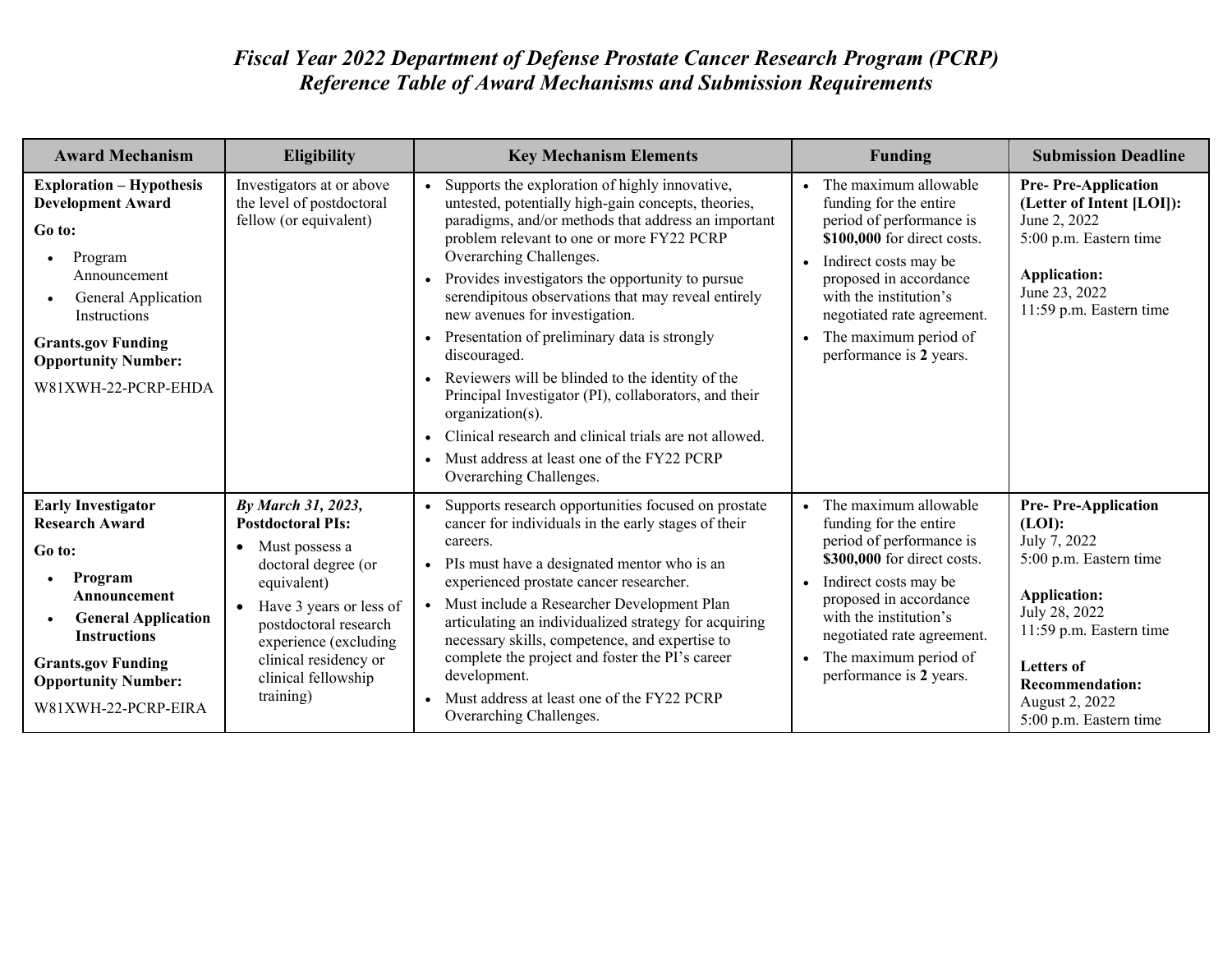| <b>Award Mechanism</b>                                                                                                                                                                                     | <b>Eligibility</b>                                                                                                                                                                                                                                                                                                 | <b>Key Mechanism Elements</b>                                                                                                                                                                                                                                                                                                                                                                                                                                                                                                                                                                                                                                                                                                                                                                                                                                                                        | <b>Funding</b>                                                                                                                                                                                                                                                                         | <b>Submission Deadline</b>                                                                                                                                                                                                            |
|------------------------------------------------------------------------------------------------------------------------------------------------------------------------------------------------------------|--------------------------------------------------------------------------------------------------------------------------------------------------------------------------------------------------------------------------------------------------------------------------------------------------------------------|------------------------------------------------------------------------------------------------------------------------------------------------------------------------------------------------------------------------------------------------------------------------------------------------------------------------------------------------------------------------------------------------------------------------------------------------------------------------------------------------------------------------------------------------------------------------------------------------------------------------------------------------------------------------------------------------------------------------------------------------------------------------------------------------------------------------------------------------------------------------------------------------------|----------------------------------------------------------------------------------------------------------------------------------------------------------------------------------------------------------------------------------------------------------------------------------------|---------------------------------------------------------------------------------------------------------------------------------------------------------------------------------------------------------------------------------------|
| <b>Physician Research Award</b><br>Go to:<br>Program<br>Announcement<br><b>General Application</b><br><b>Instructions</b><br><b>Grants.gov Funding</b><br><b>Opportunity Number:</b><br>W81XWH-22-PCRP-PRA | At the time of<br>application submission,<br>the PI must be either:<br>In the last year of an<br>$\bullet$<br>accredited medical<br>residency or medical<br>fellowship program<br><i>or</i><br>Within 5 years of<br>$\bullet$<br>having initiated a<br>faculty appointment<br>(including Instructor)<br>positions) | Supports a mentored research experience to prepare<br>physicians with clinical duties for careers in prostate<br>cancer research.<br>PIs must demonstrate a commitment to a career at the<br>$\bullet$<br>forefront of prostate cancer research and clinical<br>practice.<br>PIs must have a designated mentor with an<br>established research program in prostate cancer.<br>Applications are strongly encouraged to demonstrate<br>$\bullet$<br>protection of at least 40% of the PI's time for prostate<br>cancer research (not required to be exclusive to this<br>award).<br>Must include a Researcher Development Plan<br>articulating an individualized strategy for acquiring<br>the necessary skills, competence, and expertise to<br>complete the project and foster the PI's career<br>development.<br>Must address at least one of the FY22 PCRP<br>$\bullet$<br>Overarching Challenges. | The maximum allowable<br>funding for the entire<br>period of performance is<br>\$750,000 for direct costs.<br>Indirect costs may be<br>$\bullet$<br>proposed in accordance<br>with the institution's<br>negotiated rate agreement.<br>The maximum period of<br>performance is 4 years. | <b>Pre-Pre-Application</b><br>(LOI):<br>July 7, 2022<br>5:00 p.m. Eastern time<br><b>Application:</b><br>July 28, 2022<br>11:59 p.m. Eastern time<br>Letters of<br><b>Recommendation:</b><br>August 2, 2022<br>5:00 p.m. Eastern time |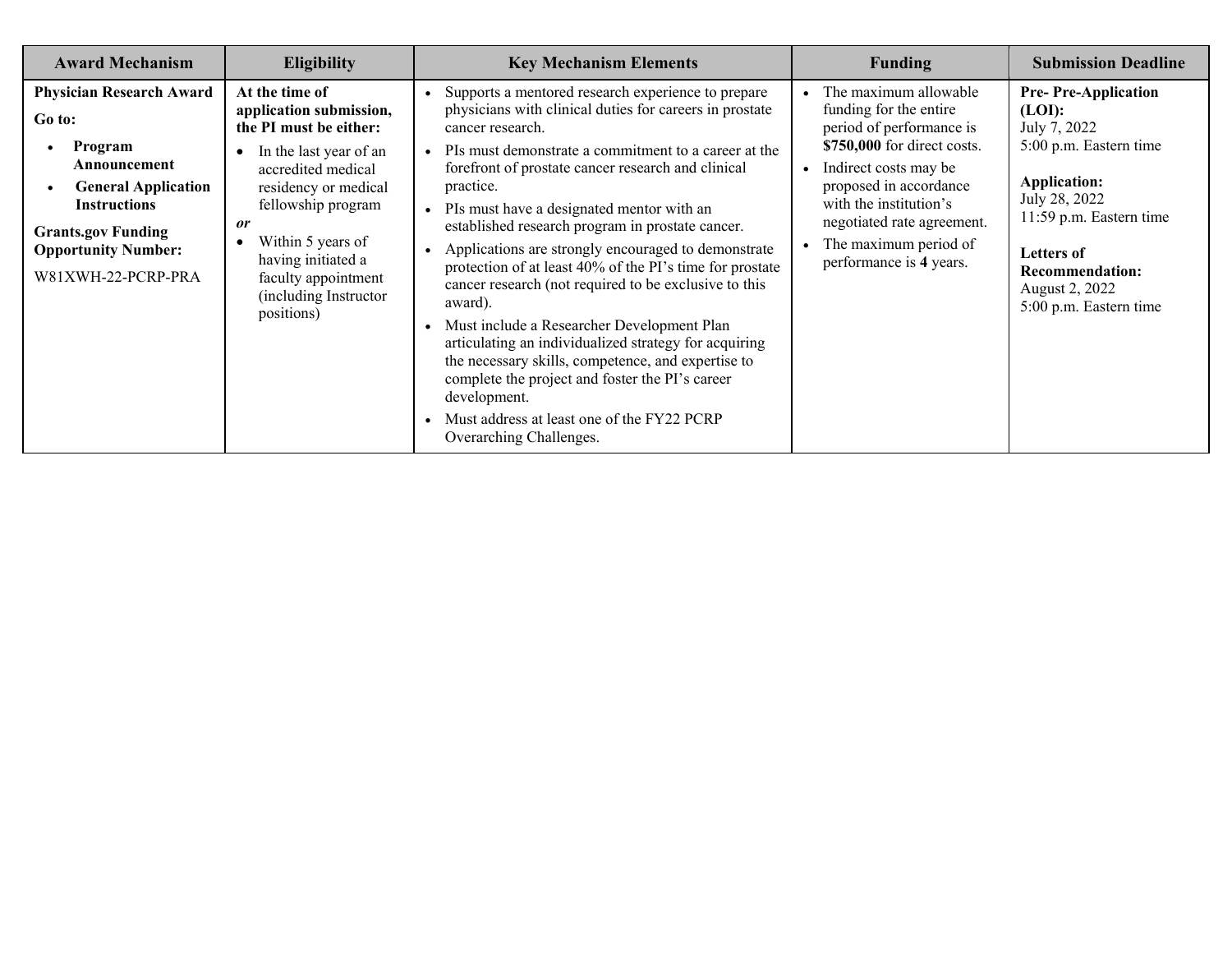| <b>Award Mechanism</b>                                                                                                                                                                                                                     | <b>Eligibility</b>                         | <b>Key Mechanism Elements</b>                                                                                                                                                                                                                                                                                                                                                                                                                                                                                                                                                                                                                                                                                                                                                                                                                                                                                                                                                                                                                                                                                                                                                                                                                                                                                                                                                                                                                                                                                                                                                                                                                                                                                                                              | <b>Funding</b>                                                                                                                                                                                                                                                                                        | <b>Submission Deadline</b>                                                                                                                        |
|--------------------------------------------------------------------------------------------------------------------------------------------------------------------------------------------------------------------------------------------|--------------------------------------------|------------------------------------------------------------------------------------------------------------------------------------------------------------------------------------------------------------------------------------------------------------------------------------------------------------------------------------------------------------------------------------------------------------------------------------------------------------------------------------------------------------------------------------------------------------------------------------------------------------------------------------------------------------------------------------------------------------------------------------------------------------------------------------------------------------------------------------------------------------------------------------------------------------------------------------------------------------------------------------------------------------------------------------------------------------------------------------------------------------------------------------------------------------------------------------------------------------------------------------------------------------------------------------------------------------------------------------------------------------------------------------------------------------------------------------------------------------------------------------------------------------------------------------------------------------------------------------------------------------------------------------------------------------------------------------------------------------------------------------------------------------|-------------------------------------------------------------------------------------------------------------------------------------------------------------------------------------------------------------------------------------------------------------------------------------------------------|---------------------------------------------------------------------------------------------------------------------------------------------------|
| <b>Translational Science</b><br>Award<br>Go to:<br>Program<br>$\bullet$<br>Announcement<br><b>General Application</b><br>$\bullet$<br><b>Instructions</b><br><b>Grants.gov Funding</b><br><b>Opportunity Number:</b><br>W81XWH-22-PCRP-TSA | Independent investigators<br>at all levels | Supports advanced translational research that will<br>$\bullet$<br>foster transformation of promising ideas in prostate<br>cancer into clinical applications, ultimately providing<br>a solution to one or more of the FY22 PCRP<br>Overarching Challenges.<br>Translational research may be defined as an<br>$\bullet$<br>integration of basic science and clinical observations,<br>including a reciprocal flow of ideas and information<br>from bench to beside and/or bedside to bench.<br>Supports a broad range of translational studies such<br>$\bullet$<br>as:<br>o Advanced translation of results from animal<br>studies to applications with human<br>samples/cohorts<br>o Late-stage preclinical work leading to/preparing<br>for a clinical trial, e.g., Investigational New Drug<br>application submission<br>o Correlative studies that are associated with an<br>open/ongoing or completed clinical trial, e.g.,<br>projects that utilize biospecimens from clinical<br>trial to improve clinical management of prostate<br>cancer and/or define new areas of research<br>o Projects that develop endpoints for clinical trials<br>• Preliminary data to support the scientific rationale<br>and feasibility of the research approaches are<br>required. The inclusion of additional preliminary<br>data to support the clinical relevance of the idea is<br>strongly encouraged.<br>Clinical trials are not allowed.<br>$\bullet$<br>• Partnering PI Option: Allows two PIs, termed the<br>Initiating and Partnering PIs, to collaborate on a<br>single application. Collaborations between basic<br>science and clinical researchers are highly<br>encouraged.<br>Must address at least one of the FY22 PCRP<br>Overarching Challenges. | The maximum allowable<br>$\bullet$<br>funding for the entire<br>period of performance is<br>\$900,000 for direct costs.<br>Indirect costs may be<br>$\bullet$<br>proposed in accordance<br>with the institution's<br>negotiated rate agreement.<br>• The maximum period of<br>performance is 3 years. | <b>Pre-Application</b><br>(LOI):<br>August 4, 2022<br>5:00 p.m. Eastern time<br><b>Application:</b><br>August 25, 2022<br>11:59 p.m. Eastern time |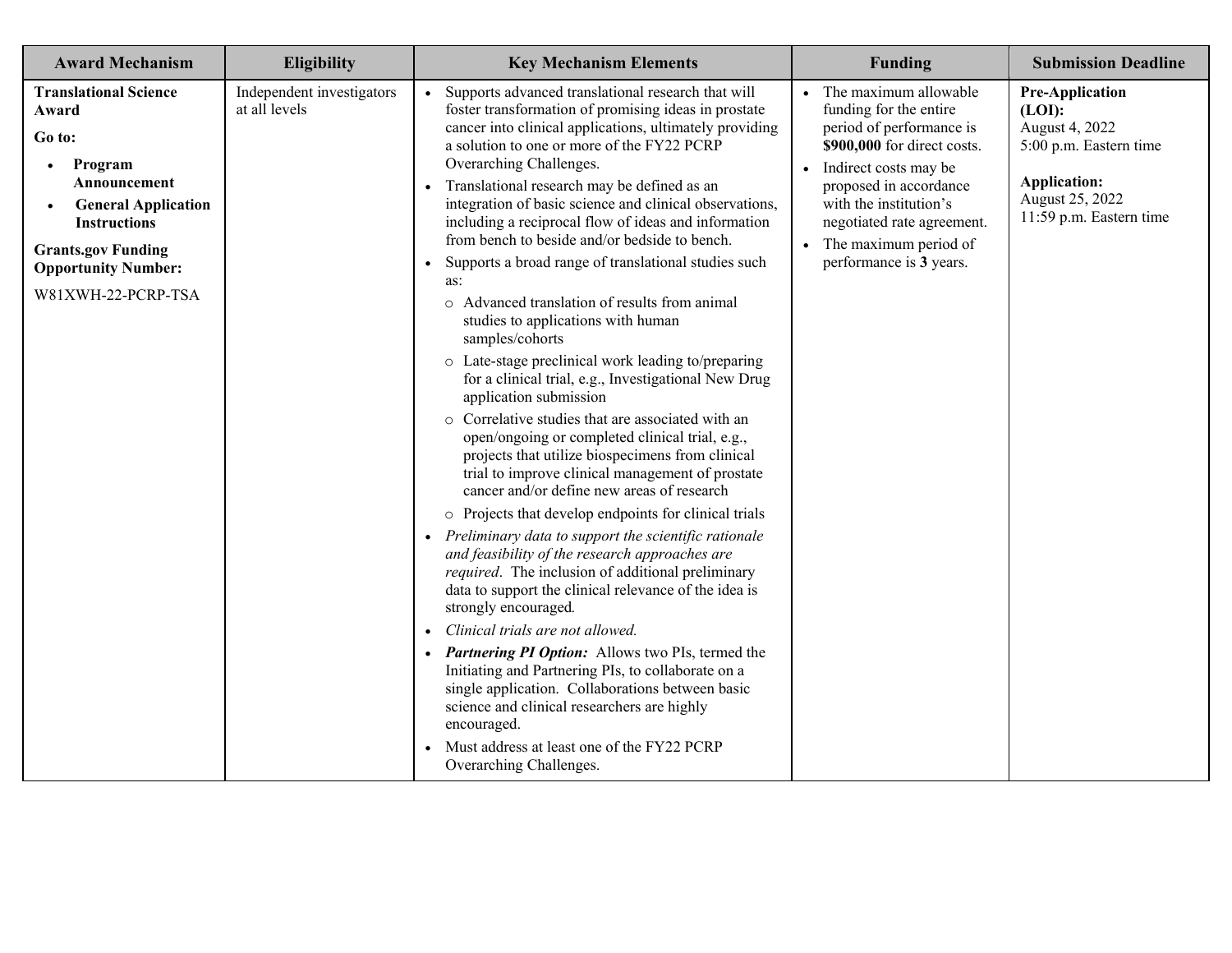| <b>Award Mechanism</b>                                                                                                                                                                                                                        | <b>Eligibility</b>                                                                                                                                                                                                                                                                                                                                                                                                                                                                                                                                                                                                                                                                      | <b>Key Mechanism Elements</b>                                                                                                                                                                                                                                                                                                                                                                                                                                                                                                                                                                                                                                                                                                                           | <b>Funding</b>                                                                                                                                                                                                                                                                         | <b>Submission Deadline</b>                                                                                                                        |
|-----------------------------------------------------------------------------------------------------------------------------------------------------------------------------------------------------------------------------------------------|-----------------------------------------------------------------------------------------------------------------------------------------------------------------------------------------------------------------------------------------------------------------------------------------------------------------------------------------------------------------------------------------------------------------------------------------------------------------------------------------------------------------------------------------------------------------------------------------------------------------------------------------------------------------------------------------|---------------------------------------------------------------------------------------------------------------------------------------------------------------------------------------------------------------------------------------------------------------------------------------------------------------------------------------------------------------------------------------------------------------------------------------------------------------------------------------------------------------------------------------------------------------------------------------------------------------------------------------------------------------------------------------------------------------------------------------------------------|----------------------------------------------------------------------------------------------------------------------------------------------------------------------------------------------------------------------------------------------------------------------------------------|---------------------------------------------------------------------------------------------------------------------------------------------------|
| <b>Health Disparity Research</b><br>Award<br>Go to:<br>Program<br>$\bullet$<br>Announcement<br><b>General Application</b><br><b>Instructions</b><br><b>Grants.gov Funding</b><br><b>Opportunity Number:</b><br>W81XWH-22-PCRP-<br><b>HDRA</b> | <b>Established Investigators:</b><br>Independent investigators<br>at all levels<br><b>New Investigators:</b><br>Investigators that meet the<br>following criteria at the<br>application submission<br>deadline date:<br>Have the freedom to<br>$\bullet$<br>pursue individual aims<br>without formal<br>mentorship<br>Have not previously<br>$\bullet$<br>received a PCRP<br>Health Disparity<br>Research Award<br>and/or Idea<br>Development Award<br>Have either completed<br>$\bullet$<br>at least 3 years of<br>postdoctoral training<br>or fellowship or are<br>within 10 years after<br>completion of a<br>terminal degree<br>(excluding residency<br>or family medical<br>leave) | Supports research ideas that have the potential to<br>make an important contribution to reducing and<br>ultimately eliminating disparities in prostate cancer<br>incidence, morbidity, and mortality.<br>Proposed projects must address one of the<br>following health disparity focus areas: (1)<br>biological contributors, (2) environmental factors, (3)<br>social and cultural factors, or (4) access to healthcare.<br>Proposed projects may include basic, translational, or<br>clinical research, including clinical trials.<br>Primary emphasis will be placed on the potential<br>impact of the proposed work.<br>Preliminary data are encouraged, but not required.<br>Must address at least one of the FY22 PCRP<br>Overarching Challenges. | The maximum allowable<br>funding for the entire<br>period of performance is<br>\$900,000 for direct costs.<br>Indirect costs may be<br>proposed in accordance<br>with the institution's<br>negotiated rate agreement.<br>The maximum period of<br>$\bullet$<br>performance is 3 years. | <b>Pre-Application</b><br>(LOI):<br>August 4, 2022<br>5:00 p.m. Eastern time<br><b>Application:</b><br>August 25, 2022<br>11:59 p.m. Eastern time |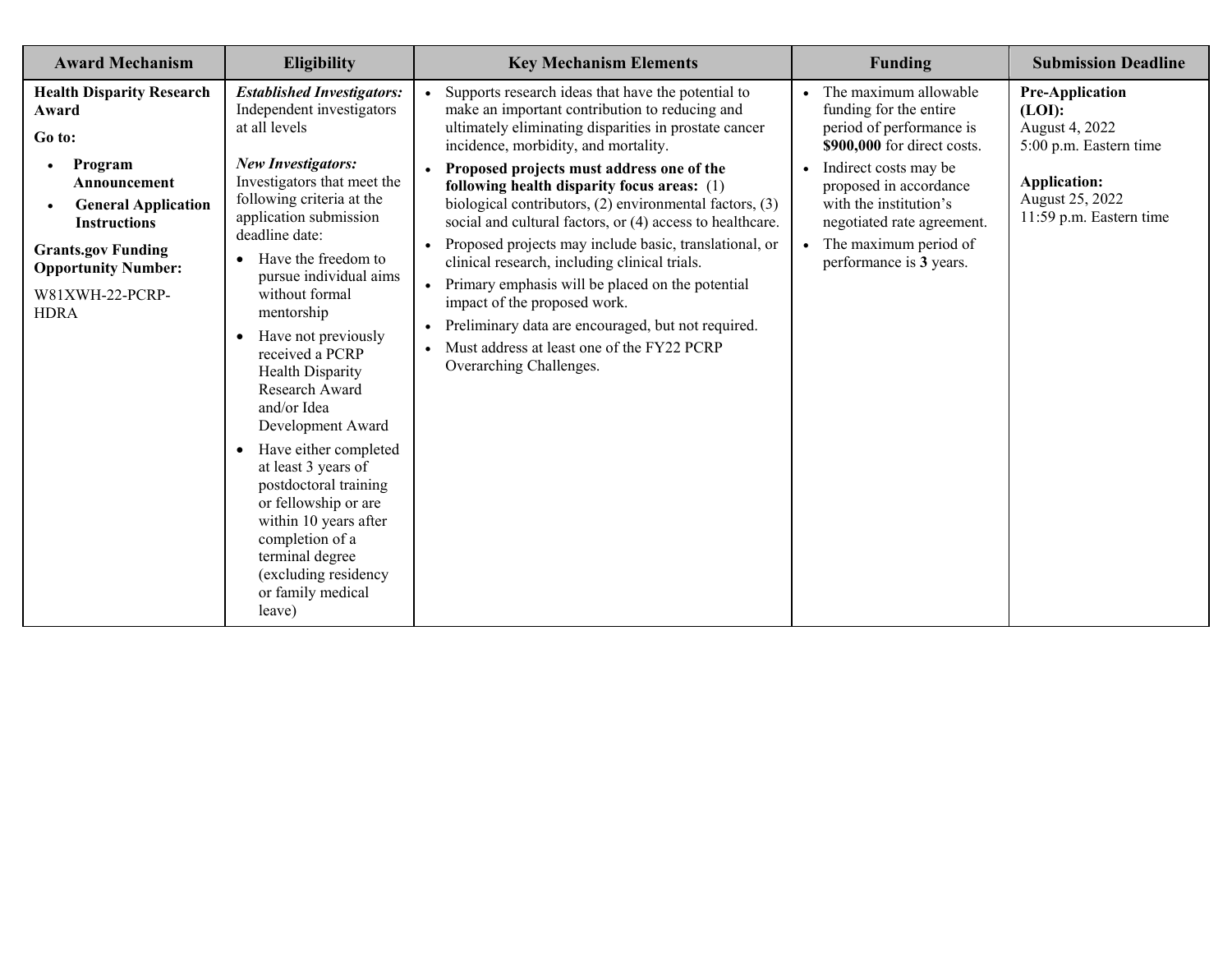| <b>Award Mechanism</b>                                                                                                                                                                                        | Eligibility                                                                                                                                                                                                                                                                                                                                                                                                                                                                                                                                                                                                                                                                             | <b>Key Mechanism Elements</b>                                                                                                                                                                                                                                                                                                                                                                                                                                                                                                                                                                               | <b>Funding</b>                                                                                                                                                                                                                                                            | <b>Submission Deadline</b>                                                                                                                        |
|---------------------------------------------------------------------------------------------------------------------------------------------------------------------------------------------------------------|-----------------------------------------------------------------------------------------------------------------------------------------------------------------------------------------------------------------------------------------------------------------------------------------------------------------------------------------------------------------------------------------------------------------------------------------------------------------------------------------------------------------------------------------------------------------------------------------------------------------------------------------------------------------------------------------|-------------------------------------------------------------------------------------------------------------------------------------------------------------------------------------------------------------------------------------------------------------------------------------------------------------------------------------------------------------------------------------------------------------------------------------------------------------------------------------------------------------------------------------------------------------------------------------------------------------|---------------------------------------------------------------------------------------------------------------------------------------------------------------------------------------------------------------------------------------------------------------------------|---------------------------------------------------------------------------------------------------------------------------------------------------|
| <b>Idea Development Award</b><br>Go to:<br>Program<br>٠<br>Announcement<br><b>General Application</b><br><b>Instructions</b><br><b>Grants.gov Funding</b><br><b>Opportunity Number:</b><br>W81XWH-22-PCRP-IDA | <b>Established Investigators:</b><br>Independent investigators<br>at all levels<br><b>New Investigators:</b><br>Investigators that meet the<br>following criteria at the<br>application submission<br>deadline date:<br>Have the freedom to<br>$\bullet$<br>pursue individual aims<br>without formal<br>mentorship<br>Have not previously<br>$\bullet$<br>received a PCRP<br>Health Disparity<br>Research Award<br>and/or Idea<br>Development Award<br>Have either completed<br>$\bullet$<br>at least 3 years of<br>postdoctoral training<br>or fellowship or are<br>within 10 years after<br>completion of a<br>terminal degree<br>(excluding residency<br>or family medical<br>leave) | Supports new ideas that represent innovative, high-<br>risk/high-gain approaches to prostate cancer research<br>and have the potential to make an important<br>contribution to one or more of the FY22 PCRP<br>Overarching Challenges.<br>Emphasis is equally placed on Innovation and<br>$\bullet$<br>Impact.<br>Preliminary data are encouraged, but not required.<br>Clinical trials are not allowed.<br>$\bullet$<br>Multidisciplinary projects are encouraged, and multi-<br>institutional projects are allowed.<br>Must address at least one of the FY22 PCRP<br>$\bullet$<br>Overarching Challenges. | The maximum allowable<br>funding for the entire<br>period of performance is<br>\$900,000 for direct costs.<br>Indirect costs may be<br>proposed in accordance<br>with the institution's<br>negotiated rate agreement.<br>The maximum period of<br>performance is 3 years. | <b>Pre-Pre-Application</b><br>(LOI):<br>July 7, 2022<br>5:00 p.m. Eastern time<br><b>Application:</b><br>July 28, 2022<br>11:59 p.m. Eastern time |